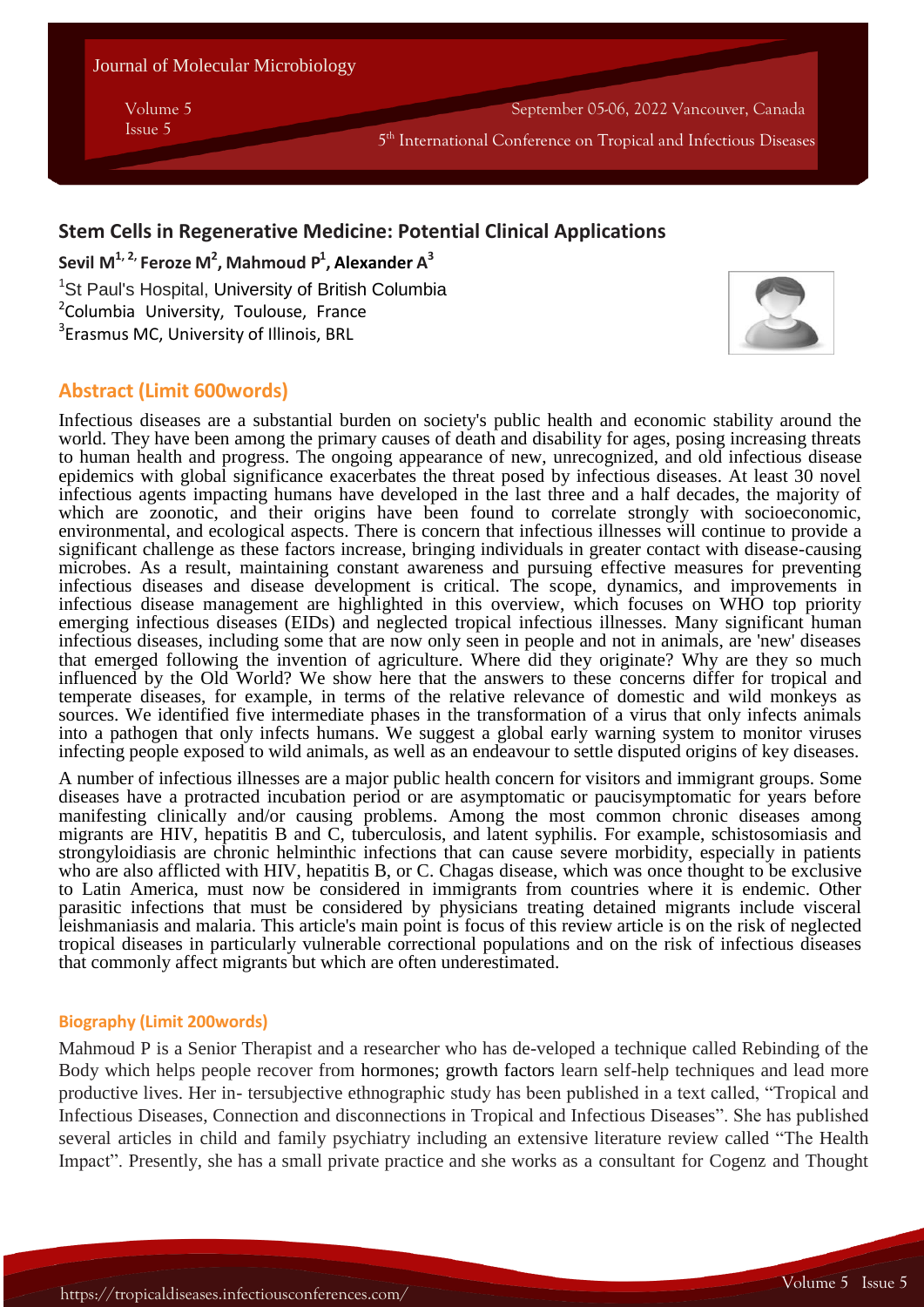| Journal of Molecular Microbiology |                                                                              |
|-----------------------------------|------------------------------------------------------------------------------|
| Volume 5                          | September 05-06, 2022 Vancouver, Canada                                      |
| Issue 5                           | 5 <sup>th</sup> International Conference on Tropical and Infectious Diseases |

Leadership and Innovation Foundation. She graduated from the University of Western Ontario with Doctor of Philoso- phy in Nursing in 2008. Her dissertation was "Seeking and Obtaining Help for Tropical and Infectious Diseases Medicine. To create a good niche model, however, the shared or dissimilar properties of germ and Tropical and Infectious Diseases are required.

## **Importance of Research (Limit 200words)**

Clinicians may have problems while assessing immigrant and refugee patients, such as determining which health concerns to treat and which infectious diseases may benefit from early screening. Certain infectious diseases should be checked for and treated in migrants, according to evidence-based research. Preventive treatment initiatives for refugees in other countries have helped to lower the burden of some diseases, but they haven't replaced the usefulness of in-country screening programmes. This article discusses a number of prevalent tropical and infectious diseases, as well as offering refugee and geographic backgrounds, as well as links to international services designed to help newly arrived immigrants and refugees. The management of tissues and cellular samples by pathologists in the field of infectious and tropical diseases pathology in 2014 necessitates a strong understanding of both morphological and molecular domains, as well as good control: I of infectious and tropical diseases pathology taxonomy leading to pathogen identification, and of ancillary methods that can be used in fixed samples to detect or better identify these pathogens.

### **About institute (Limit 200words)**

St. Paul's Hospital is a major medical facility in Vancouver, British Columbia, Canada. It is the oldest of Providence Health Care's seven health-care facilities. Providence Health Care is a Roman Catholic faithbased health-care organisation. St. Paul's welcomes patients of all faiths and offers a variety of medical and surgical services, including cardiac and kidney care, as well as a sophisticated structural heart disease programme and North America's biggest Addiction Fellowship programme. The Pacific Adult Congenital Heart Disease unit is also located there. It is one of the teaching hospitals of the Faculty of Medicine at the University of British Columbia. St Paul's Hospital employs around 4000 workers. Mother Mary Fredrick of Astoria, Oregon, was the organization's first mother superior and administrator. The new hospital was built on the promise of providing compassionate treatment for everyone in need, in keeping with the Sisters of Providence's philosophy - a promise that was put to the test during the 1890s gold rush in the Klondike.In 1906, St Paul's became one of the first hospitals to have its own X-Ray equipment, and in 1907, it established its School of Nursing.



PROVIDENCE HEALTH CARE

#### **References (Limit 15 – 20)**

- 1. M. Walker, J.R. Zunt [Parasitic central nervous system](https://www.imedpub.com/journal-molecular-microbiology/archive.php)  [infections in immunocompromised hosts](https://www.imedpub.com/journal-molecular-microbiology/archive.php) Clin Infect Dis,40 [\(2005\), pp. 1005-1015.](https://www.imedpub.com/journal-molecular-microbiology/archive.php)
- 2. [Feasey N, Wansbrough-Jones M, Mabey DC, Solomon](https://www.imedpub.com/journal-molecular-microbiology/archive.php)

[AW. Neglected tropical diseases. British Medical Bulletin.](https://www.imedpub.com/journal-molecular-microbiology/archive.php)  [2010; 93: 179–200. DOI: 10.1093/bmb/ldp046.](https://www.imedpub.com/journal-molecular-microbiology/archive.php)

3. World Health Organization. WHO launches global consultations for a new Roadmap on neglected tropical diseases. https://www.who.int/neglected\_diseases/news/WHOlaunches-global-consultations-for-new-NTD-Roadmap/en/